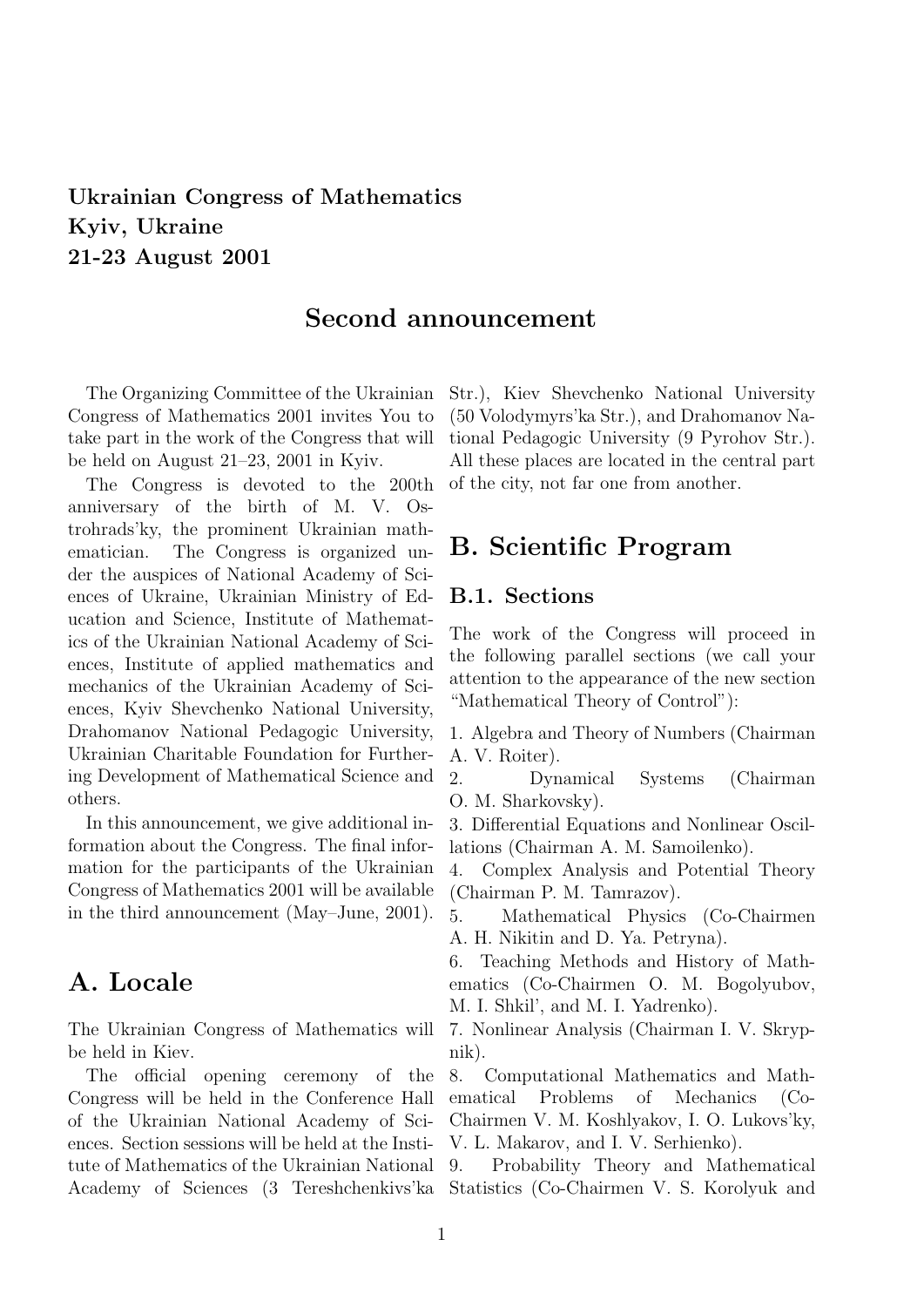M. I. Portenko).

10. Theory of Approximations and Harmonic Analysis (Co-Chairmen M. P. Korneichuk and O. I. Stepanets').

11. Theory of Operators and Differential Operator Equations (Co-Chairmen Yu. M. Berezans'ky and M. L. Horbachuk).

12. Topology and Geometry (Co-Chairmen O. A. Borisenko and V. V. Sharko).

13. Mathematical Theory of Control (Co-Chairmen M. Z. Zhurovs'ky, V. S. Mel'nyk, and A. A. Chykrii).

In addition to plenary lectures, in the course of section sessions short 20–30 min reports of participants of the Congress selected by the Program Committee will be delivered.

# C. Satellite Conferences

Several accompanying conferences are planned within the framework of the Ukrainian Congress of Mathematics 2001. Some of them will be held immediately after the end of the Congress (August 24) in Kiev, and the other will be held at different places. Below, we present the list of the accompanying conferences and contact information.

- "Differential Equations and Nonlinear Oscillations" (Chernivtsi, August 27-29, 2001). For additional information, visit the site http://conf.math.chdu.cv.ua.
- The Fourth International Conference "Symmetry in Nonlinear Mathematical Physics" (Kyiv, Institute of Mathematics of the Ukrainian National Academy of Sciences, July 9–15, 2001). For additional information, visit the site www.imath.kiev.ua/~appmath/conf.html.
- "International Conference on Functional Analysis" (Kyiv, Institute of Mathematics of the Ukrainian National Academy of Sciences, August 22–26, 2001). For additional information, visit the site www.imath.kiev.ua/~tofa2001.
- "Stochastic Analysis and Its Application" (L'viv, June 10-17, 2001). E-mail: kulik@imath.kiev.ua, mstat@uli2.franko.lviv.ua.
- "Computational Mathematics and Mathematical Problems of Mechanics" (Drohobych, August 27–29, 2001). The address of the Organizing Committee: M. V. Kutniv, Department of Applied Mathematics, "L'vivs'ka Politekhnika" National University, 12 S. Bandera Str., 79013, L'viv, Ukraine.
- XV International Conference "Nonlinear Partial Differential Equations NPDE – 2001" (Kyiv, August 22–28, 2001). Address: A. A. Kovalevsky, Institute of Applied Mathematics and Mechanics of the Ukrainian National Academy of Sciences, 74 R. Luxemburg Str., 83114, Donetsk, Ukraine, Phone: 38 (0622) 552394. Fax: 38 (0622) 552265. E-mail: alexkvl@iamm.ac.donetsk.ua.
- "International Algebraic Conference" (Uzhhorod, August 27–29, 2001), For additional information, visit the site http://www.univ.uzhgorod.ua/~iacu2001.
- "Theory of Functions and Mathematical Physics" (Kharkiv, August, 13–17, 2001). E-mail: AKH100@ilt.kharkov.ua.
- "The Third International Algebraic Conference in the Ukraine" (Sumy, July, 2–8, 2001).
- International conference on complex analysis and potential theory in kiev (August, 7-12). http://www.imath.kiev.ua/~captconf/.

### D. Abstracts

Abstracts of reports should be submitted in the LATEX format without custom macro commands by e-mail. The e-mail address for sending abstracts is the following: